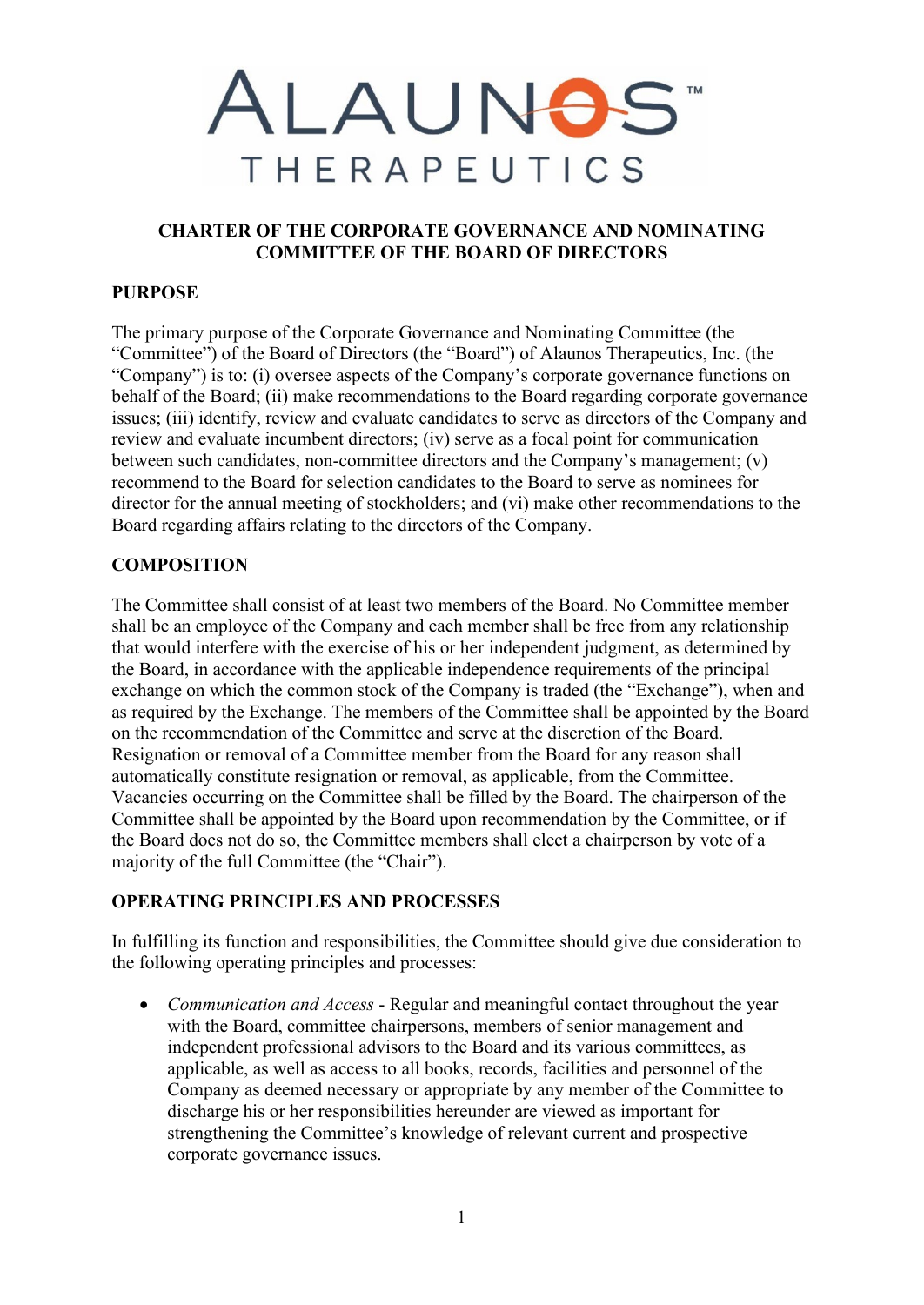• *Committee Education/Orientation* - Developing with management and participating in a process for systematic review of important corporate governance issues and trends in corporate governance practices that could potentially impact the Company will enhance the effectiveness of the Committee.

#### **MEETINGS AND MINUTES**

The Committee shall hold such regular or special meetings as its members shall deem necessary or appropriate, but in no event shall it meet less than annually. The Committee has the authority to establish its own rules and procedures for notice of its meeting so long as they are not inconsistent with any provision of the By-laws (as defined below). Unless otherwise directed by the Committee, each regularly scheduled meeting will conclude with an executive session of the Committee absent members of management.

Minutes of each meeting of the Committee shall be prepared and all such minutes and unanimous written consents will be distributed to each director of the Company and the Secretary of the Company promptly after each meeting. The Chair of the Committee shall report to the Board from time to time, or whenever so requested by the Board.

#### **AUTHORITY**

Each member of the Committee shall have full access to all books, records, facilities and personnel of the Company as deemed necessary or appropriate by any member of the Committee to discharge his or her responsibilities hereunder. The Committee shall have access to and shall communicate with the Board, chairpersons of the committees of the Board, members of senior management and independent professional advisors to the Board and its various committees, as applicable. The Committee shall have the authority to obtain, at the expense of the Company, advice and assistance from internal or external legal, accounting or other advisors, experts and consultants as the Committee deems necessary or appropriate for carrying out its duties under this charter. The Committee shall have the authority to retain and terminate executive search firms to help identify director candidates. The Committee shall have the authority to approve fees and costs, payable by the Company, and other terms of engagement of such outside resources and shall be directly responsible for the oversight of such outside resources. The Committee shall also have authority to pay, at the expense of the Company, ordinary administrative expenses that, as determined by the Committee, are necessary or appropriate in carrying out its duties, unless prohibited by the Exchange listing standards or applicable law. The Committee shall have authority to request that any of the Company's personnel, counsel, accountants or investment bankers, or any other consultant or advisor to the Company, attend any meeting of the Committee or meet with any member of the Committee or any of its special, outside legal, accounting or other, advisors or consultants. The Committee shall also have the authority to perform such other functions, and shall have such powers, as may be necessary or appropriate in the efficient and lawful discharge of its responsibilities hereunder.

The Committee may form and delegate authority to one or more subcommittees as appropriate, but only to the extent consistent with the Company's certificate of incorporation (the "Charter"), by-laws (the "By-laws"), Corporate Governance Guidelines (as defined below), the Exchange listing standards and other applicable law, each as in effect at the time of delegation. Delegation by the Committee to any subcommittee shall not limit or restrict the Committee on any matter so delegated, and, unless the Committee alters or terminates such delegation, any action by the Committee on any matter so delegated shall not limit or restrict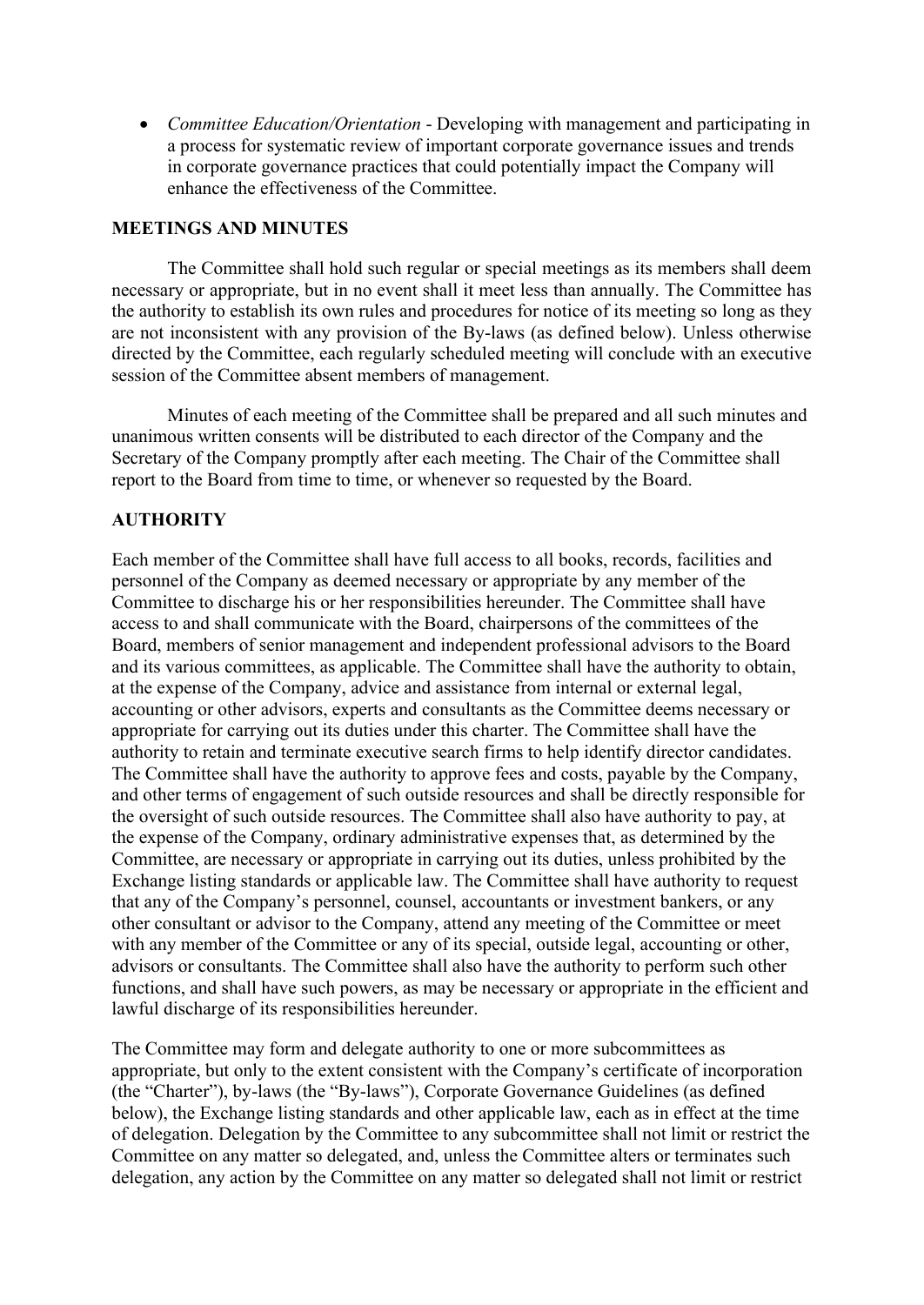future action by such subcommittee on such matters. The operation of the Committee shall be subject to the By-laws as in effect from time to time and Section 141 of the Delaware General Corporation Law (or any successor section). The approval of this charter shall be construed as a delegation of authority to the Committee with respect to the responsibilities set forth herein.

# **RESPONSIBILITIES**

The operation of the Committee will be subject to the provisions of the By-laws of the Company and the Delaware General Corporation Law, each as in effect from time to time. The Committee will have the full power and authority to carry out the following primary responsibilities or to delegate such power and authority to one or more subcommittees of the Committee:

- 1. *Director Nominations*. The Committee has the responsibility of developing and recommending to the Board the selection criteria for directors (the "Selection Criteria"). The Committee is also responsible for identifying, reviewing and evaluating candidates to serve on the Board consistent with the Selection Criteria approved by the Board from time to time, including consideration of any potential conflicts of interest as well as applicable independence and experience requirements, and requirements of the Exchange listing standards. The Committee shall also have the primary responsibility for reviewing, evaluating and considering the recommendation for nomination of incumbent directors for re-election to the Board, as well as monitoring the size of the Board. The Committee shall also recommend to the Board for selection candidates to the Board to serve as nominees for director for the annual meeting of stockholders. The Committee shall also have the power and authority to consider recommendations for Board nominees and proposals submitted by the Company's stockholders and to establish any policies, requirements, criteria and procedures, including policies and procedures to facilitate stockholder communications with the Board, to recommend to the Board appropriate action on any such proposal or recommendation and to make any disclosures required by the Exchange listing standards and applicable law in the course of exercising its authority.
- 2. *Board Assessment*. The Committee shall periodically review, discuss and assess the performance of the Board, including Board committees, seeking input from senior management, the Board and others. The assessment shall include evaluation of the Board's contribution as a whole and effectiveness in serving the best interests of the Company and its stockholders, specific areas in which the Board and/or management believe contributions could be improved, and overall Board composition and makeup, including the reelection of current Board members. The factors to be considered will include whether the directors, both individually and collectively, can and do provide the integrity, experience, judgment, commitment, skills and expertise appropriate for the Company. The Committee shall also consider and assess the independence of directors, including whether a majority of the Board continue to be independent from management in both fact and appearance, as well as within the meaning prescribed by the Exchange. The results of these reviews shall be provided to the Board for further discussion as appropriate.
- 3. *Board Committee Nominations*. The Committee shall oversee the Board's committee structure and operations, including authority to delegate to subcommittees, committee reporting to the Board and whether additional committees should be established. The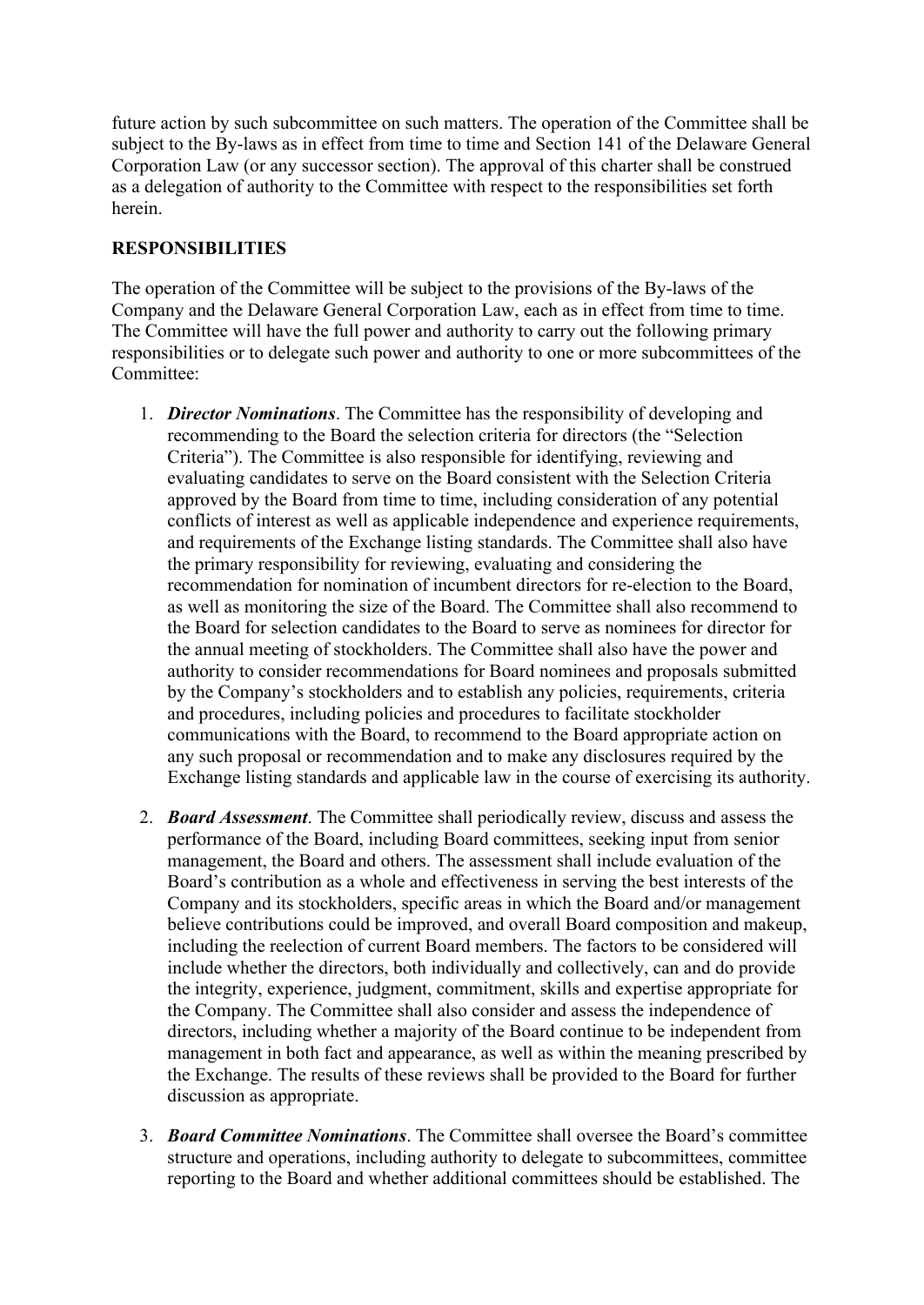Committee, after due consideration of the interests, independence and experience of the individual directors and the independence and experience requirements of the Exchange, the rules and regulations of the Securities and Exchange Commission and applicable law, shall recommend to the Board annually the chairpersonship and membership of each committee.

- 4. *Stockholder Communications*. The Committee shall periodically review and make recommendations to the Board regarding the Company's process for stockholder communications with the Board, and make such recommendations to the Board with respect thereto as the Committee deems appropriate. The Committee must also consider any shareholder proposal submitted for inclusion in the Company's proxy materials and determine whether the proposal (a) complies with substantive and procedural requirements for inclusion in the proxy materials under applicable law, (b) should be included in or excluded from the Company's proxy materials and (c) should be supported or opposed by the Board.
- 5. *Director Education*. The Committee may implement an orientation process for directors that includes background material on the Company's policies and procedures and expectations as to directors and committee member duties and responsibilities, meetings with senior management and visits to the Company's facilities. The Committee shall also recommend to the Board such a plan or program as it may deem appropriate for the continuing education of directors.
- 6. *Corporate Governance Guidelines*. The Committee shall periodically review and assess the corporate governance guidelines of the Company (the "Corporate Governance Guidelines") and their application, and shall recommend any changes deemed appropriate to the Board for its consideration.
- 7. *Management Succession*. The Committee shall develop and periodically review with the Company's Chief Executive Officer the plans for succession for the Company's executive officers, as it sees fit, and make recommendations to the Board with respect to the selection of appropriate individuals to succeed to these positions.
- 8. *Procedures for Information Dissemination*. The Committee shall oversee and review the processes and procedures used by the Company to provide information to the Board and its committees and make recommendations to the Board and management for improvement as appropriate. The Committee should consider, among other factors, the reporting channels through which the Board and its committees receive information and the level of access to outside advisors where necessary or appropriate, as well as the procedures for providing accurate, relevant and appropriately detailed information to the Board and its committees on a timely basis.
- 9. *Evaluation of Charter and By-laws*. The Committee shall consider the adequacy of the Company's Charter and By-laws periodically and recommend to the Board proposed amendments to such Charter or By-laws as appropriate.
- 10. *Self-Assessment*. The Committee shall review, discuss and assess its own performance at least annually. The Committee shall also periodically review, at least annually, and assess the adequacy of this charter, including the Committee's role and responsibilities as outlined in this charter, and shall recommend any proposed changes to the Board for its consideration.